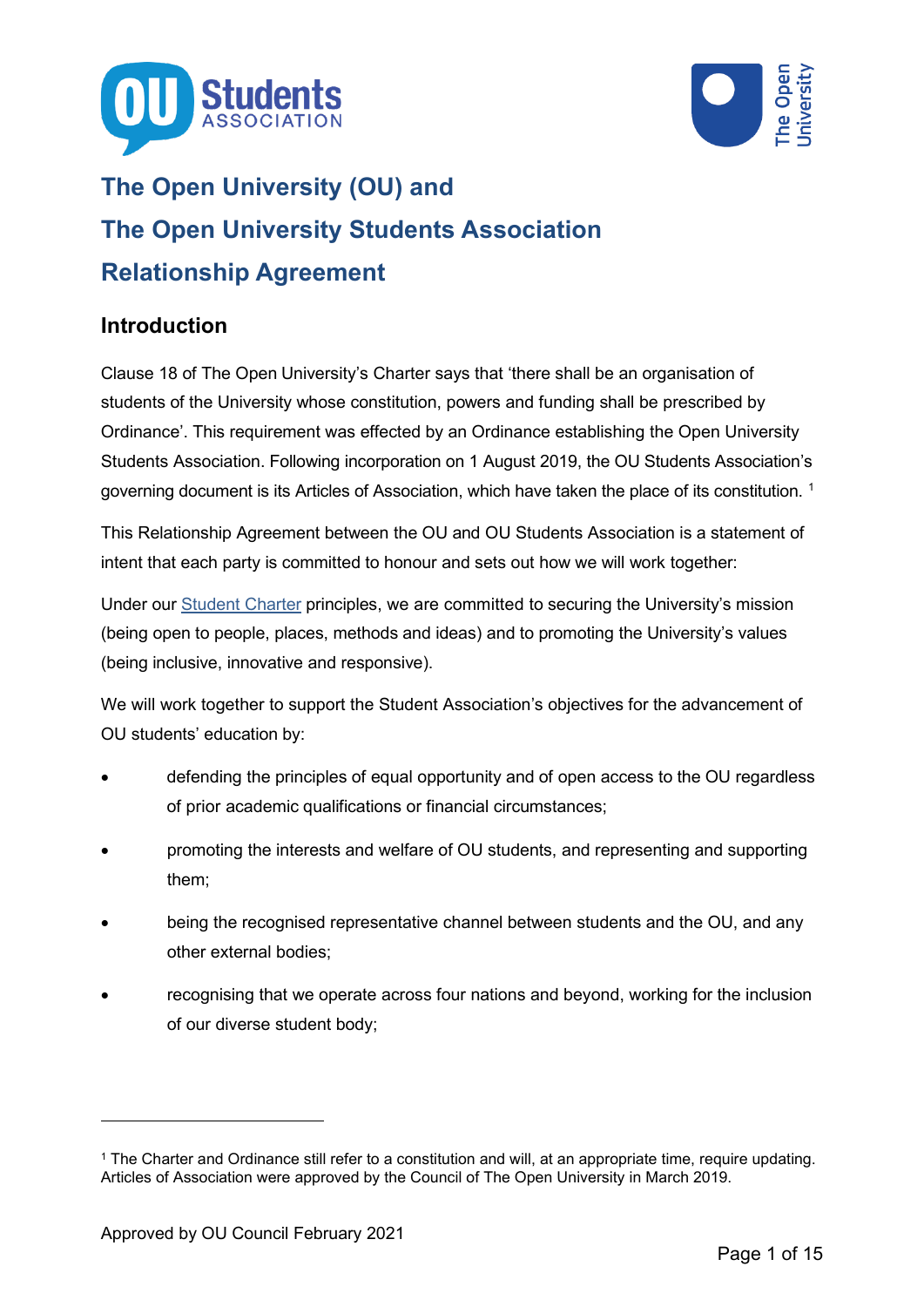- asserting that all students studying with the OU have the right to have their views heard and acknowledged; and
- providing social, cultural and recreational activities and forums for discussions and debate for the personal development of students.

We will also ensure that the Students Association operates in a fair and democratic manner and is accountable for its finances.

This agreement complies with the statutory requirements for the Code of Practice under section 22(3) of the Education Act 1994.

This agreement will be reviewed annually. Any changes to this Relationship Agreement or anything covered by it must be agreed by the Pro-Vice-Chancellor (Students) of the OU and the President of the OU Students Association, and submitted for approval by the Council of The Open University every two years.

# **The principles of the relationship**

# **Working together to secure the University's mission**

Students are at the centre of the relationship between the OU and OU Students Association, which:

- is characterised by a shared commitment to developing and improving the student experience, and to promoting opportunities for students and their representatives to engage in quality enhancement processes;
- is a partnership through which each party can contribute to the strategic direction of both organisations; and
- will ensure that the student voice is engaged in a dialogue at every level of the decision-making processes in both organisations and that the outcomes are widely communicated.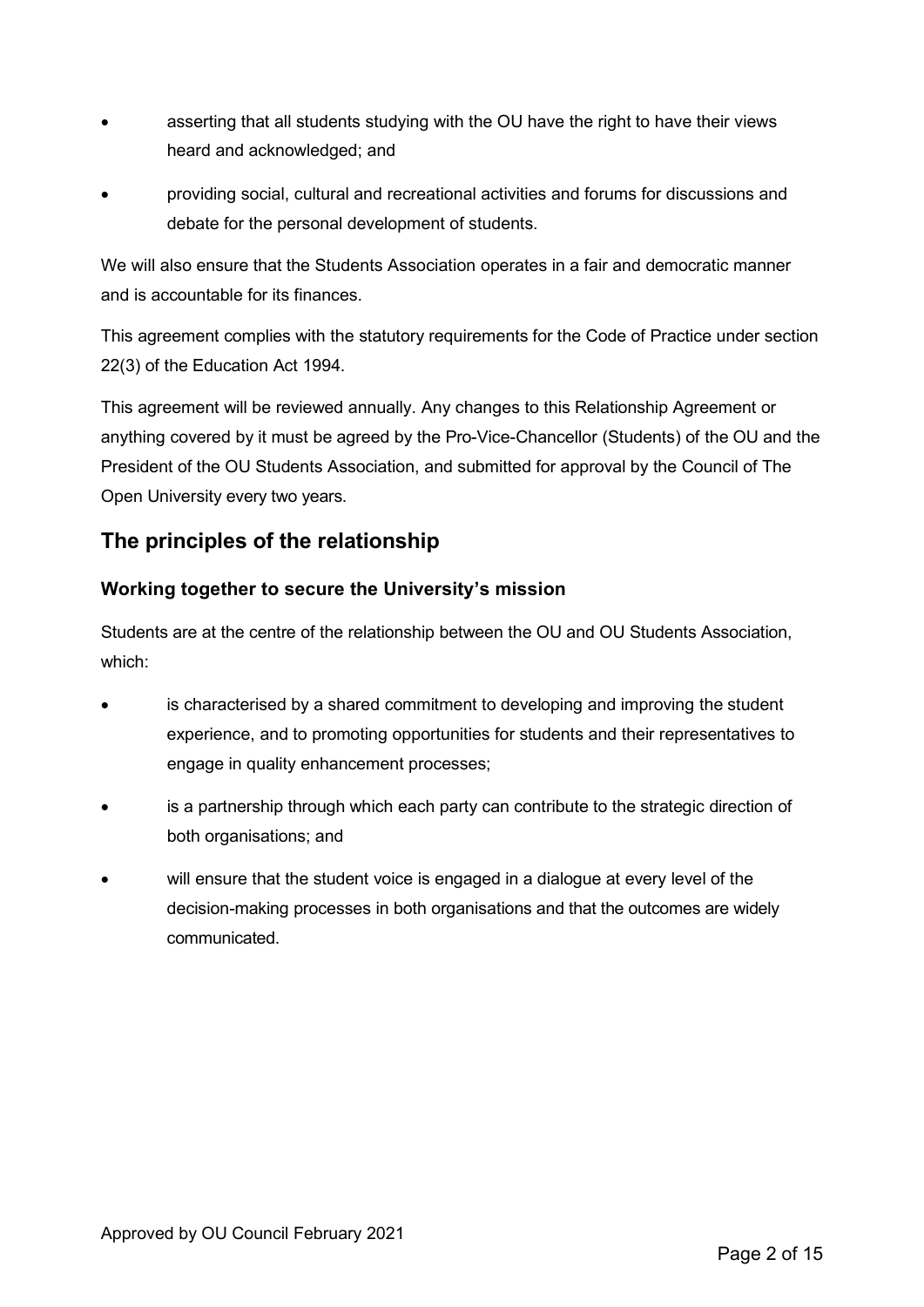## **Respect and understanding**

The OU and the OU Students Association both work together in partnership and are separate organisations with their own distinctive roles – something that is understood and valued by both parties.

- The OU provides the academic environment for students. It supports their learning and assessment, awards credit, and confers qualifications.
- The Students Association is focused on building a vibrant and engaged student community featuring volunteering opportunities, peer-to-peer support and a strong, representative student voice throughout the University and to external organisations.
- Our independence as separate organisations with distinct roles may sometimes lead to differences of views. When this occurs, both parties recognise the benefits of working together to resolve those differences wherever possible as part of an ongoing healthy partnership.

### **Openness and trust**

The OU and the OU Students Association believe that an effective working relationship is based on full, open and regular two-way communication and discussion of relevant issues.

In order to build and sustain a culture of openness and trust, we share a commitment to approach matters jointly wherever possible, debating any potential concerns and acting on them wherever possible.

### **Mutual support and commitment**

The OU and the OU Students Association recognise that they can each fulfil the responsibilities of their roles more effectively if they work together to support students.

- Working together may take place through formal and informal relationships and both parties will commit the time and resources to make those relationships effective.
- The Student Charter and this Relationship Agreement are evidence of our commitment to work together.
- The OU and the Students Association will work together to embed the principles of the Relationship Agreement in the development of University strategies, policies, procedures, programmes and projects that relate to the student experience.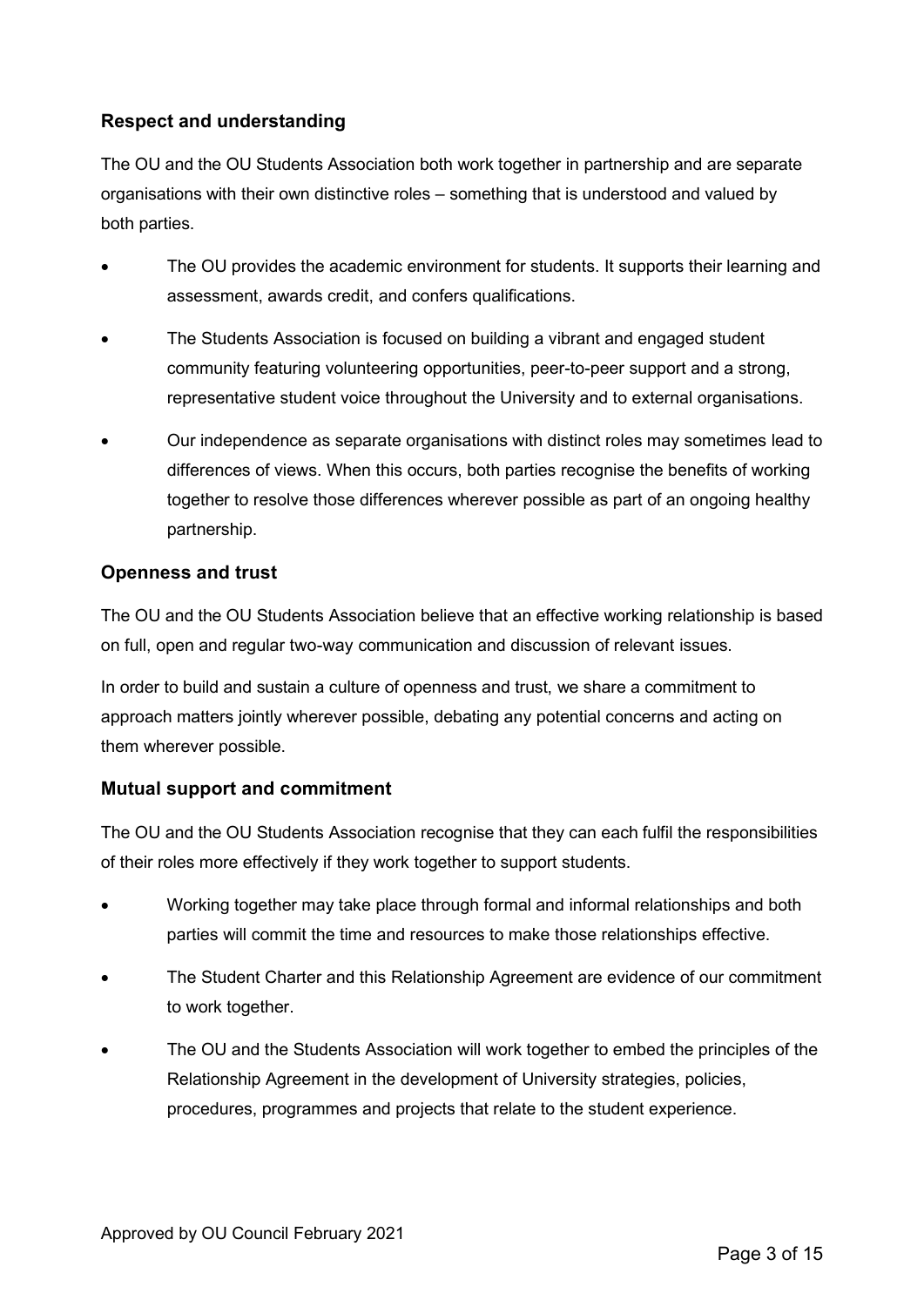### **Equality, diversity and inclusion**

The OU and the OU Students Association have a shared commitment to equality and diversity. They will work together to create an inclusive university community and a society where:

- people are treated with dignity and respect;
- inequalities are challenged; and
- we anticipate and respond positively to different needs and circumstances so that everyone can achieve their potential.

The OU is a unique university, operating in all four nations of the United Kingdom and around the world. The OU and the Students Association recognise that they should take into account and celebrate the breadth of experiences and circumstances of all OU students, as well as the diversity of and differences in the four UK nations and the countries and regions outside the United Kingdom.

# **How we will achieve this**

1 Our Student Charter commitment states:

**'We actively support the Students Association to engage with all its members to foster a vibrant student community and to promote their educational and social interests.'**

The OU and the Students Association will work together to ensure that the Students Association is a fair, democratic and accountable students association that is resourced by the OU to meet its objects and strategic aims.

#### **a. Promotion of OU Students Association**

The OU recognises the value of having a strong and independent representative body for its students. It actively promotes the role of the Students Association with staff, students and enquirers.

#### **b. Communicating with OU Students Association members**

All Open University students are members of the OU Students Association, unless they have chosen to opt out. The OU undertakes to provide the Association with access to OU systems and student data to enable the Association to communicate and engage with its members. This includes the ability to send electronic communications to all of its members or any section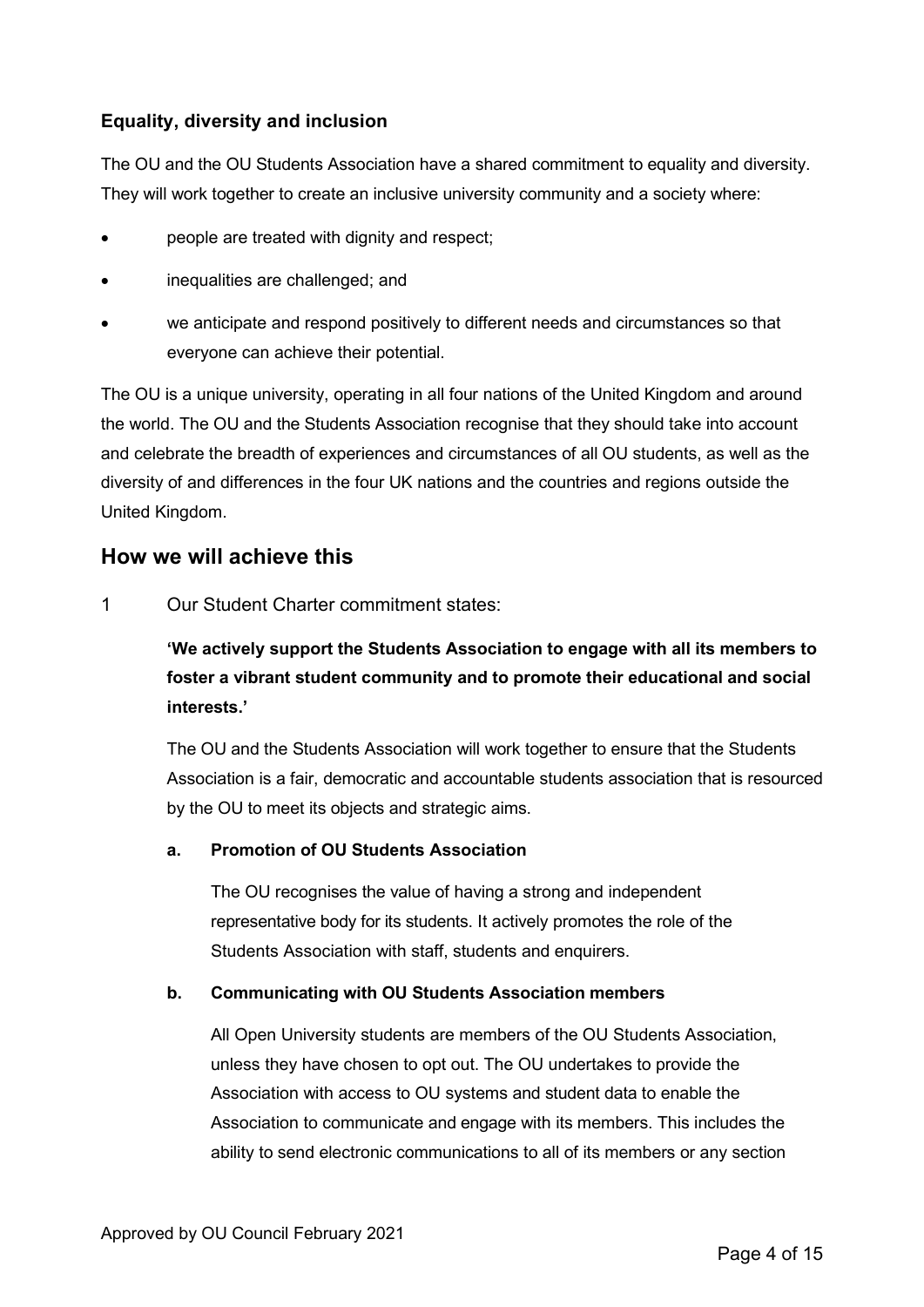of them, access to forums and other OU social media systems to enable the Association and its members to communicate with each other, and hosting a comprehensive website that supports the fulfilment of the Association's objects. The details are covered in the Student Data Sharing Agreement between the OU and the Association.

#### **c. The OU Students Association Articles of Association**

The Students Association operates under Articles of Association approved by the OU Council. The Articles of Association set out the objects and powers of the Association, the rights of members, and the processes for electing officers, making decisions and conducting business. The Association will review its Articles of Association at least every five years, subject to approval by the Council, to ensure that they remain fit for purpose and supports the Association to support its members.

#### **d. Opting out of membership**

A student who opts out of Students Association membership is not entitled to participate in Association decision making processes or to stand for office or a representative position. However, the Association undertakes to allow access for students who are non-members to all other Association facilities, including participation in societies, welfare provision and commercial activities.

#### **e. Budgets and resources**

- i. The OU and the Students Association will agree and operate a procedure for determining a Students Association budget that provides reasonable resources to enable it to carry out its plans and conduct its activities in an effective, efficient and economic manner.
- ii. The procedure to be agreed for determination of a Students Association budget will include:
	- confirmation that the planned activities are within Association objects, have been properly arrived at within Association rules and are consistent with the plans set out in the Annual Report;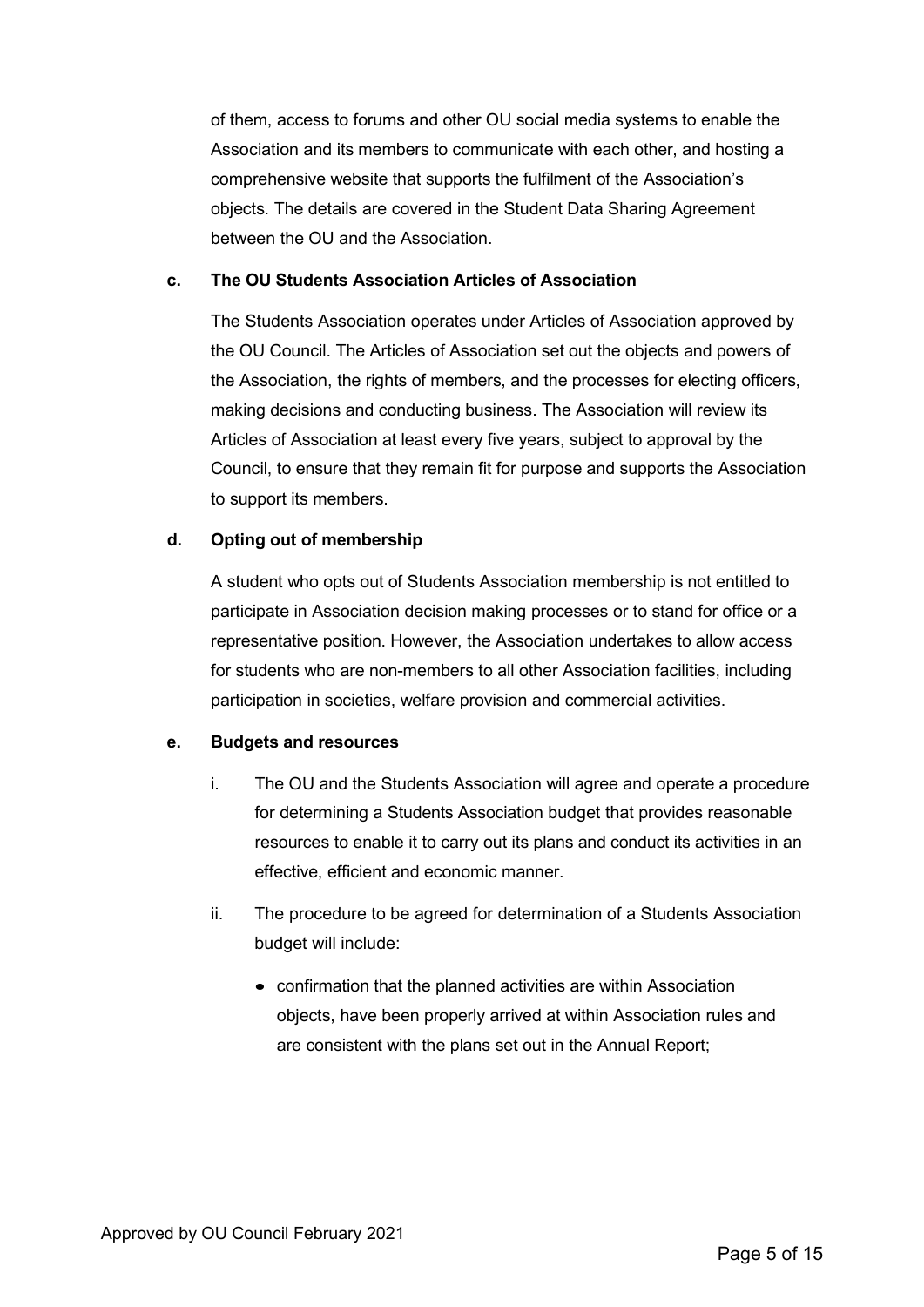- ensuring that the resources are sufficient to enable the Association to meet its formal obligations and any exceptional requirements that are agreed between the OU and the Association;
- the procedure to be followed in the event that any variation in the budget is sought by either party;
- a mechanism to be utilised for discussing and agreeing new services and other activities which may be initiated by either party;
- details of any resources which may be provided by the OU to the Association in kind or without charge, for example, payroll, office and meeting accommodation, telephone and IT systems, technical and human resources support are set out in the shared services agreements between the OU and the Association.
- iii. The Students Association must satisfy the OU that it has in place appropriate and robust systems of financial management and control, including a regular forecast of income and expenditure.
- iv. The Students Association will have written procedures for allocating resources to its registered groups and affiliated societies that are seen to be fair and reasonable. The existence and availability of such procedures will be published on the Association website.
- v. The Council will approve each year the University's overall budget, which will include the allocation to the Students Association determined in accordance with this clause.

#### **f. The Annual OU Students Association Report to Council**

The OU Students Association will report annually to the Council and its members on its activities and how it has used and managed its resources. More details of the formal requirements for the Students Association Annual Report to the Council are set out in Appendix 1.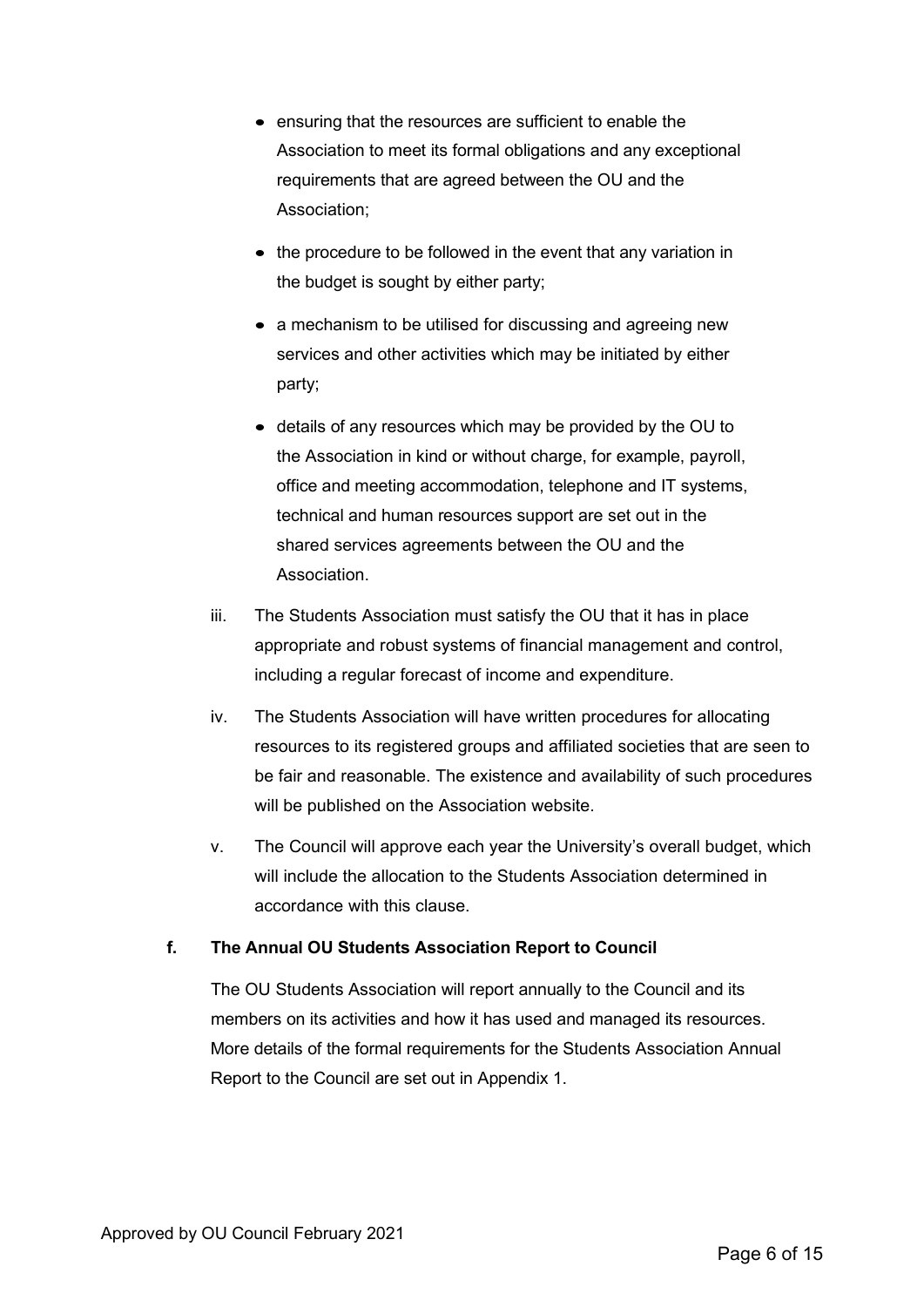#### **g. Complaints about OU Students Association**

The OU Students Association will provide a complaints procedure for any student who wishes to raise a complaint or concern about any aspect of the Association's operation or services. A complaint may be made to the OU under the procedure set out on the Student Complaints and Appeals website by a student or groups of students who are dissatisfied in their dealings with the Association, or who claim to be unfairly disadvantaged because of exercising their right to opt out of membership.

#### 2 Our Student Charter commitment states:

**'We actively support student engagement in University decision-making, ensuring the feedback loop is closed; and commit to building partnership between staff and students.'** 

The OU Students Association is run by students for students. Its purpose is to serve students' interests and to ensure that the student voice is heard throughout the University.

#### **a. Recognition of OU Students Association**

The OU recognises the OU Students Association as the single official representative body for the student voice both within the OU and externally.

Elected officers and other representatives of the OU Students Association are protected by and subject to a number of student policies and codes of practice, regardless of whether or not they are current students of the University as defined by the academic regulations. These policies include, but are not limited to: the Student Charter, the Dignity and Respect Policy, the Code of Practice for Student Discipline, the Complaints and Appeals Procedure, the Safeguarding Policy, the Information Advice and Guidance Policy, the Advocacy Guidelines and Procedure, the Anti-Fraud, Bribery and Corruption Policy, the Computing Policy, the Data Protection Policy, the Code of Practice for OU Events and the Freedom of Information Code of Practice.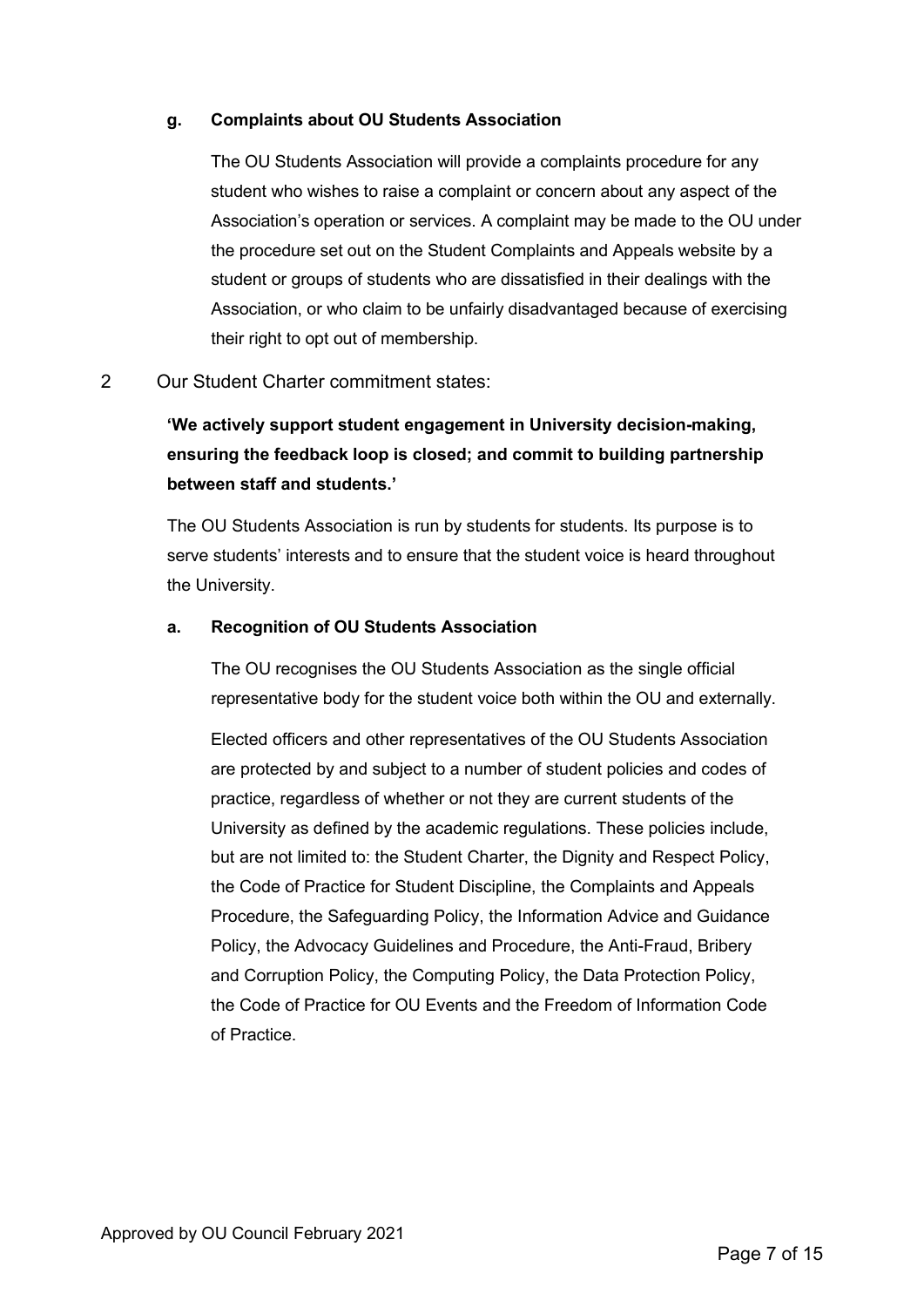#### **b. Appointment of members of the Council and the Senate**

The OU Students Association has the right to appoint members of the Council and the Senate as set out in the OU Charter and Ordinances.

#### **c. Appointment of members of OU Committees**

The OU Students Association will have the right to appoint members to any committee whose terms of reference affect the student experience. The number and qualification of such members will be approved by the Council or the Senate as appropriate, and set out in the Terms of Reference for that committee. All student members of OU Committees will be entitled to claim reasonable expenses for attendance.

#### **d. Status of OU Students Association appointees**

- i. An OU Students Association appointed member will be a full member of a committee, with the same rights and responsibilities as any other full member, as set out in the applicable Standing Orders.
- ii. The OU and the Students Association will support the induction and training of Association appointed members to ensure that they are prepared for their role as a member of an OU committee and to enable them to make a full and effective contribution.

#### **e. Sharing of academic governance and Boards of Studies papers**

Reasonable sharing of papers between small groups of student representatives is recognised as important in enabling student representatives to be as effective as possible in putting forward a student perspective leading to better informed decisions in the interests of both parties. Papers can be shared as follows:

- i) Where papers are 'internal only' they can be shared with all student representatives who sign the Volunteer Confidentiality and Non-Disclosure (Student Voice) form. This includes:
	- Members of the Students Association Central Executive Committee (CEC)
	- Student members of governance committees (CCRs)
	- Student members of Boards of Studies (BOS reps)
	- Members of the Students Association Senate Reference Group (SRG)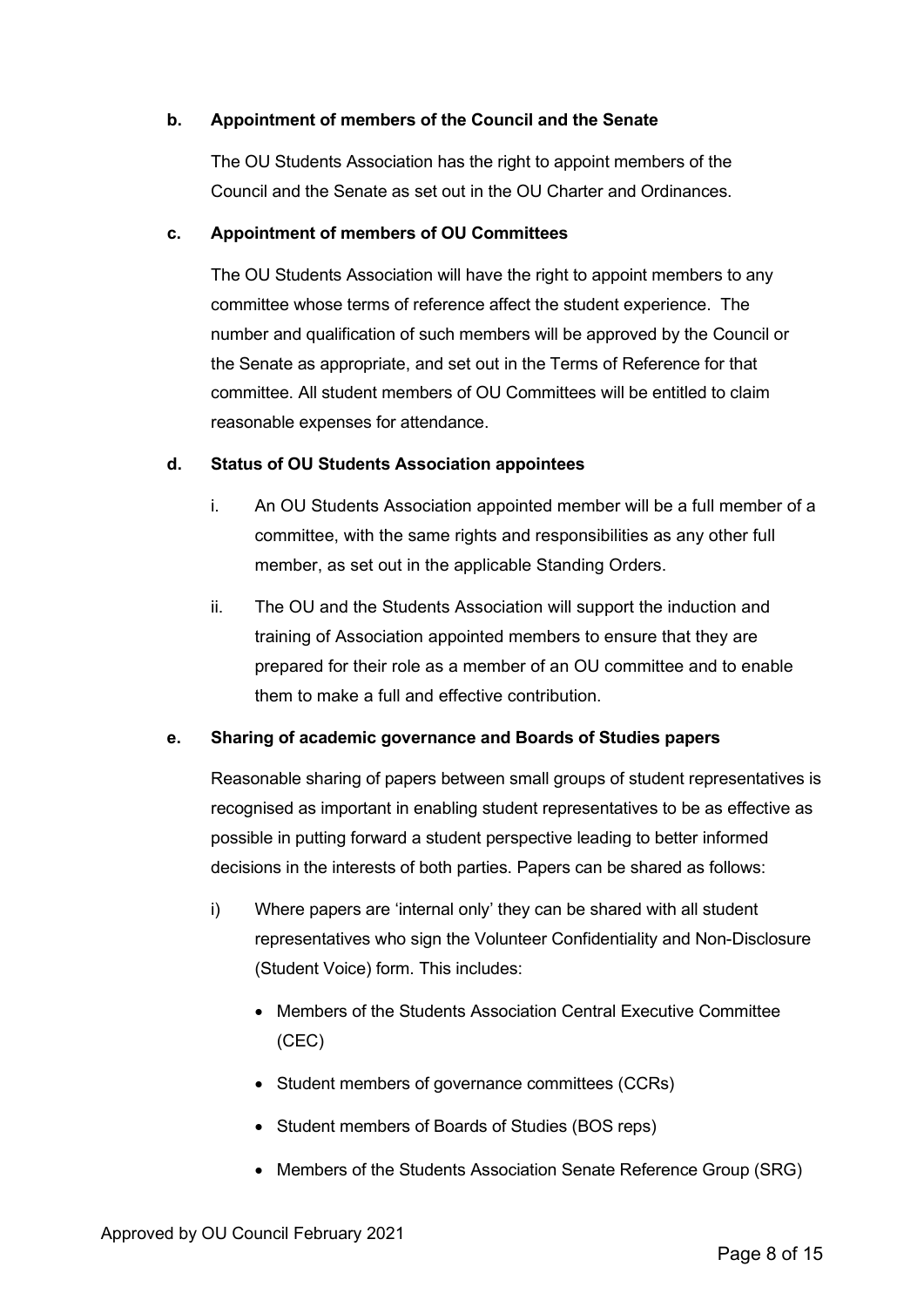- ii) By 'shared' we mean available to access on a SharePoint site or, if not available on SharePoint, available on request from the Secretary of that committee. It also means these students listed are free to share these papers and discuss the content with other students as listed.
- iii) Papers that contain sensitive personal information such as Central Disciplinary Committee and Special Appeals Committee papers, or any confidential papers from other committees that contain sensitive personal information, should not be shared beyond the membership of that committee.
- iv) All papers can be shared with relevant Students Association staff for the purpose of supporting the full engagement of student reps in meetings.
- v) Where papers are 'confidential' outside of point iii. they may be shared with other student members in higher levels of the academic governance structure to which the business relates<sup>[2](#page-8-0)</sup>. In addition, student members of Boards of Studies may share confidential papers outside of point iii. with student members of other Boards of Studies in the same Faculty.
- vi) OU Students Association Senate Reference Group and Central Executive Committee members will have access to academic governance papers and Boards of Studies papers, including confidential papers.
- vii) The sharing agreement is made on the understanding that confidential papers will not be shared beyond those student members referred to in this agreement.

<span id="page-8-0"></span><sup>&</sup>lt;sup>2</sup> For Boards of Studies representatives, for example, this will usually include Teaching Committees, Qualifications and Assessment Committee, Curriculum Partnerships Committee, Student Experience Committee, Education Committee and Senate. For Research Degrees Committee reps, it would include Research Committee and Senate.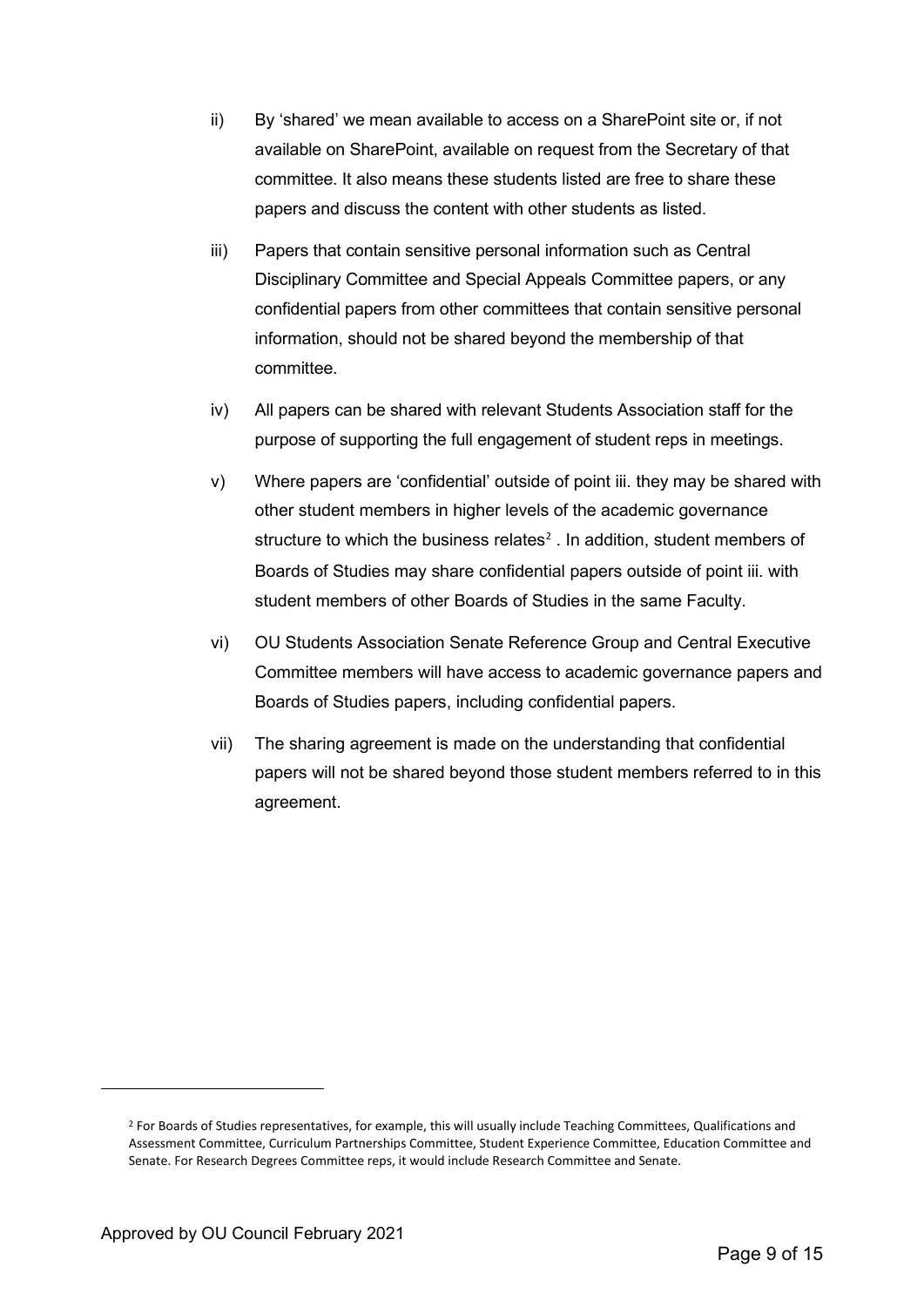#### **f. Right to attend committees remotely or in person**

The secretary of each Committee will, if requested to do so, ensure that student members are enabled to attend and participate effectively in a meeting by remote means. It is not the intention of either partner that Student Members should be required to attend remotely instead of face-to-face. It is the intention that remote attendance should always be an option available to the Student Member and supported where possible. The only exception to this will be for student members residing outside the UK, Republic of Ireland or continental Europe, where face-to-face attendance will be at the discretion of the organiser with remote attendance likely to be the only option for such students.

3 Our Student Charter commitment states:

# **'We treat each other with courtesy and respect, respecting the rights of individuals to hold different beliefs and views and to express them appropriately.'**

The OU and OU Students Association share a commitment to maintain and enhance the standards and reputation of our University, recognising the contributions that all members make to its success.

#### **a. Support for Academic freedom and Freedom of speech**

The OU and the Students Association are committed to upholding the principles of academic freedom and freedom of speech which are fundamental to University life, and encourage the use of OU facilities for a wide range of internally and externally organised events and activities. Both the OU and the Students Association agree to comply with the Code of Practice for Open University Events which ensures that OU events are compliant with the Prevent (Counter-Terrorism) Duty, Equality and Diversity and Health and Safety legislation, Freedom of Speech and the OU's Statement of Principles on Academic Freedom.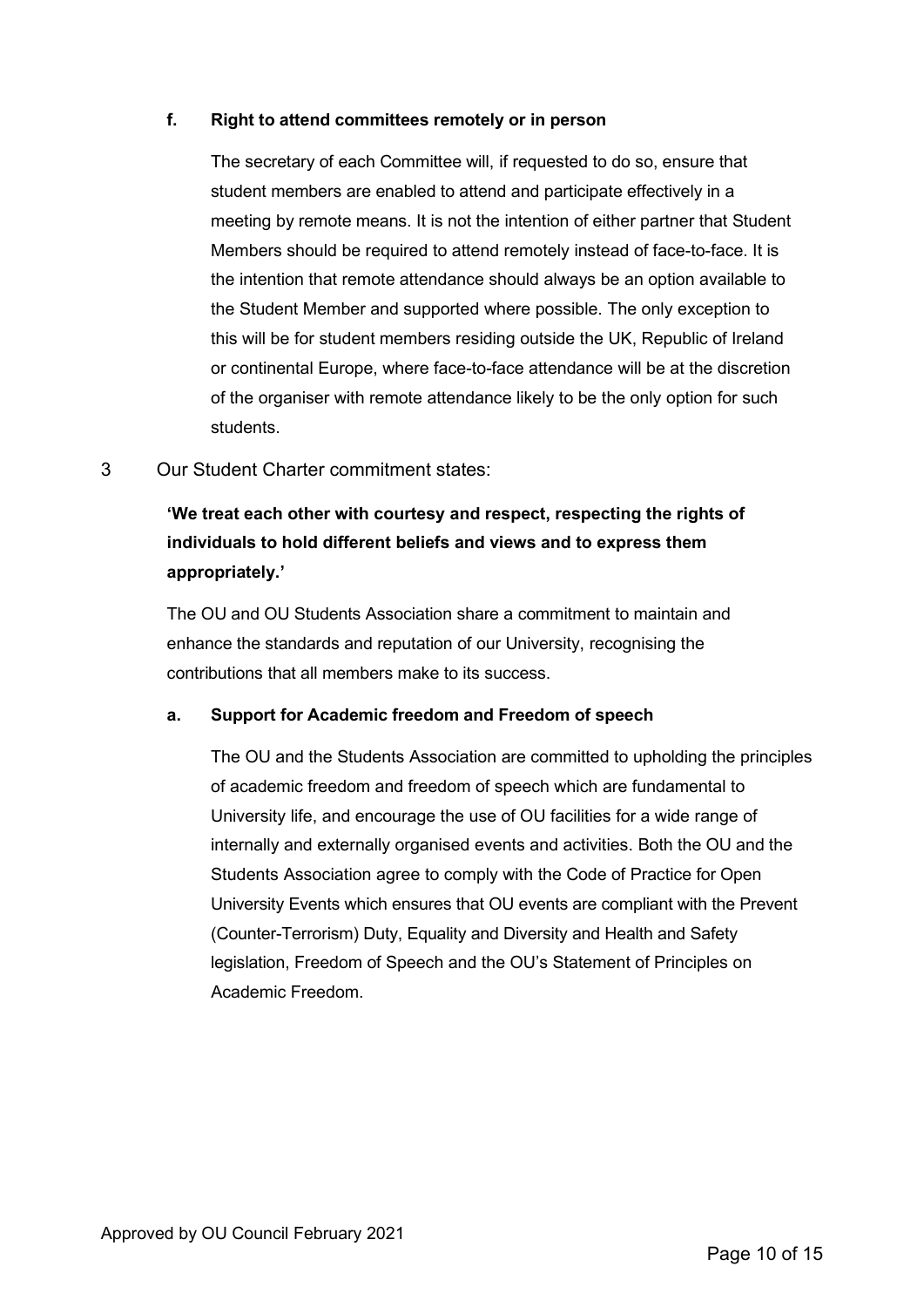#### **b. Student voice and engagement**

The OU maintains the formal processes to consult with and engage students that have been agreed jointly between the OU and the Students Association. These processes include arrangements for consultation with and through Students Association representatives, and for direct consultation with students generally. The Association acknowledges that such consultation is with the wider student body and not directly with the Association. The Association is represented on the Student Consultation Management Group, which is a partnership between the OU and the Association and oversees the student consultative processes, maintains records of consultations and their outcomes and ensures the feedback loop is closed.

The Student Voice Steering Group provides overall guidance and strategic direction for student engagement in quality enhancement activities, including student consultation, student representation, students as partners and student feedback. The Students Association is represented on the Student Voice Steering Group, which is jointly chaired by the Association President and the Pro Vice-Chancellor (Students).

#### **c. Executive meetings**

To support working together in partnership the OU and the Students Association will provide opportunities for regular meetings between Association managers and members of the Central Executive Committee and their counterparts in the senior management of the OU. Meetings should take place wherever the conduct of the business of the University may be enhanced by the direct involvement of student representatives and, similarly, where the conduct of Association business may be enhanced by the direct involvement of OU staff and officers. The Pro Vice-Chancellor (Students) and Association President are the senior representatives of the OU and the OU Students Association respectively who are responsible for managing the development of the relationship between the organisations.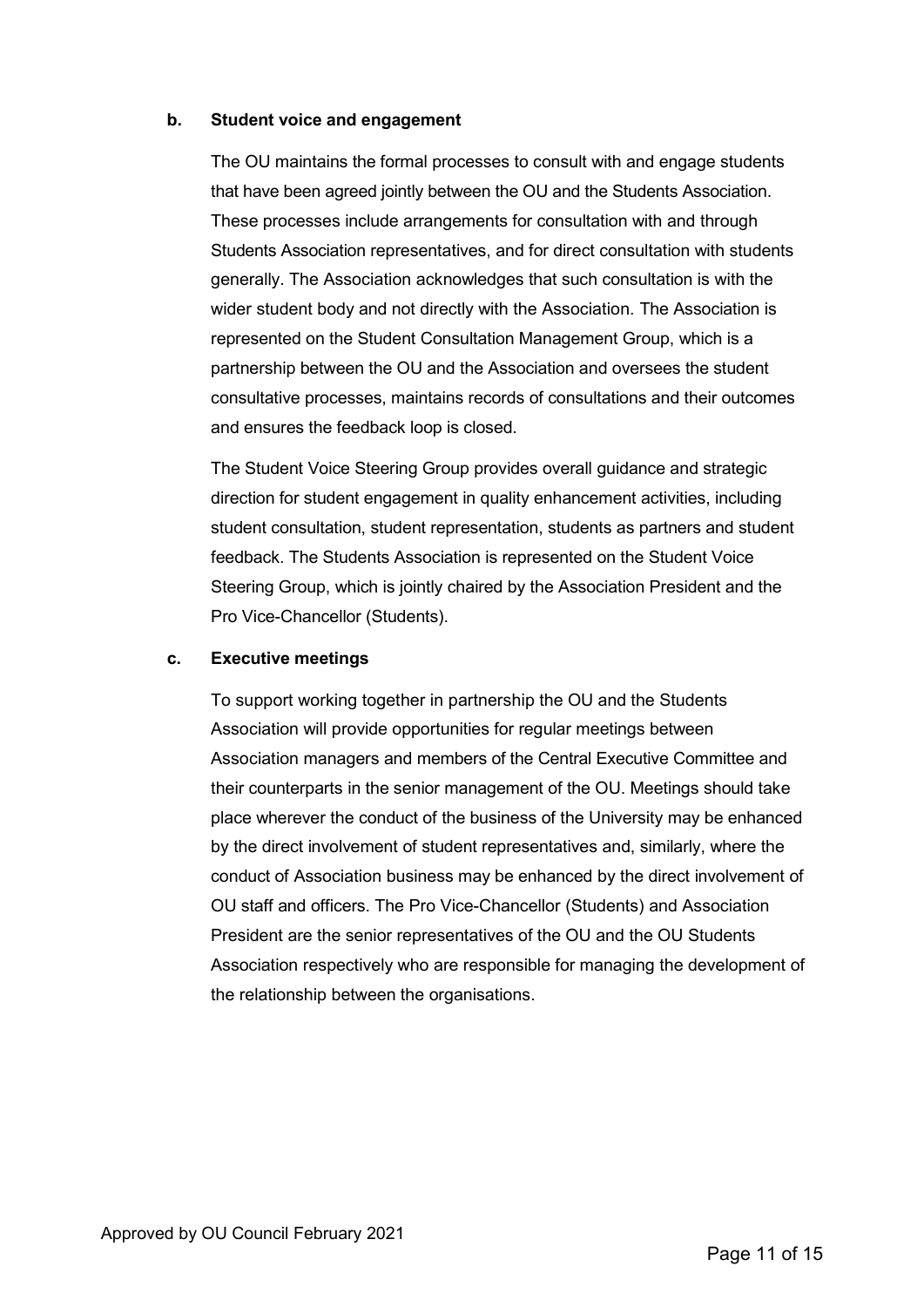#### **d. Working together**

Whenever the OU conducts business relating to aspects of the student experience through a project, working group or informal committee, it is expected that students will be represented on the relevant group. The OU Students Association should be contacted to seek agreement on an appropriate way for students to participate in that work.

All such meetings, working groups or project/programme groups where there is student representation will include provision for student representatives to physically attend the meetings including the covering of reasonable expenses, unless mutually agreed to be inappropriate.

Where the student representative requests remote attendance instead, every effort will be made to accommodate this request. Participation in the meetings will be supported through timely production and circulation of any papers to be considered. The members of staff responsible should also consider using the OU's student consultative process to seek the views of the student body.

Student representatives will be included on all senior executive appointment panels as standard.

#### **e. Our partnership commitments**

Each year under this heading, Appendix 2 will set out those matters that the OU and the Students Association have agreed they will work together on for the following year to enhance the quality of the student experience. The Appendix will be reviewed and updated at each subsequent annual review.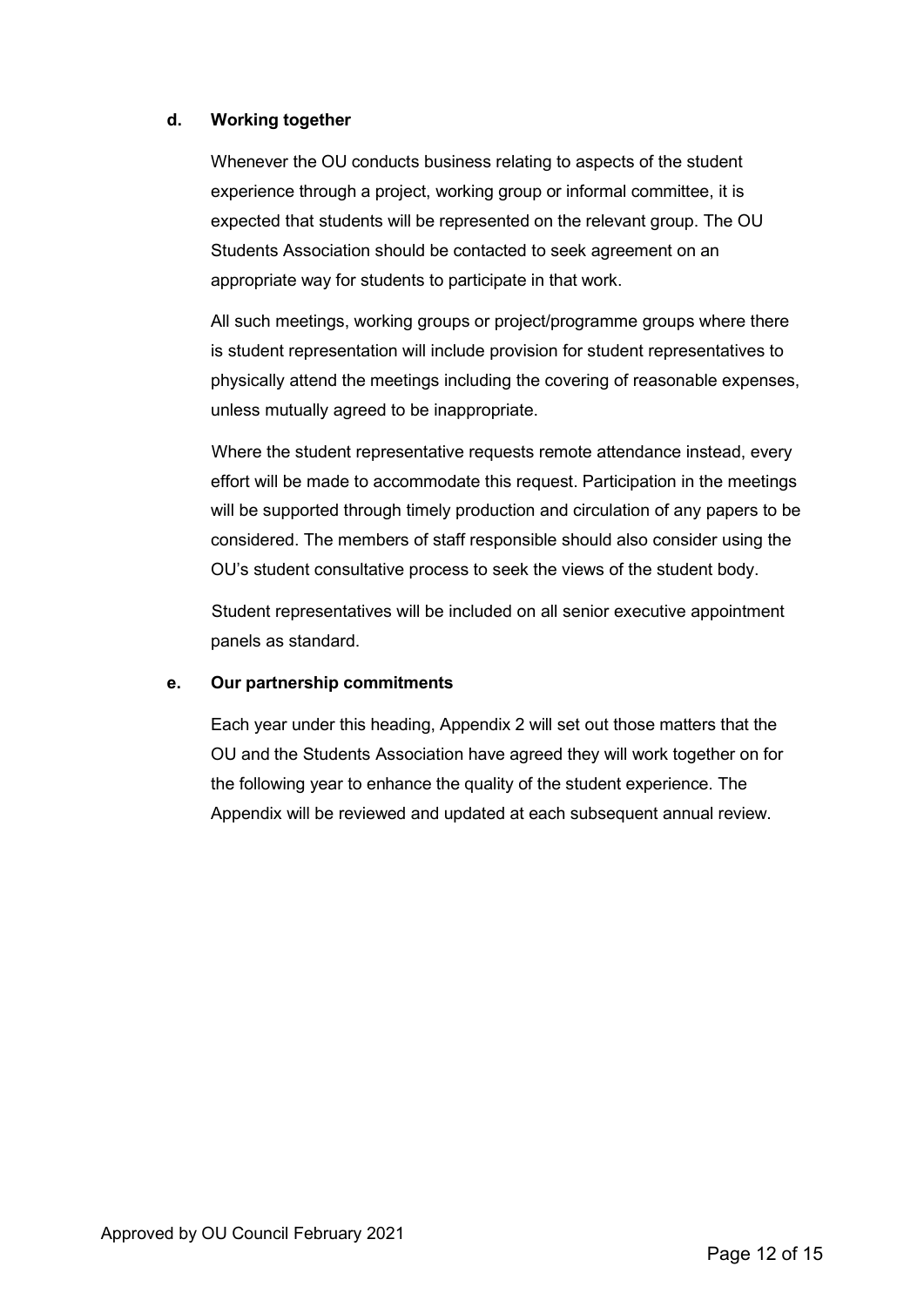# **Relationship Agreement Appendix 1**

## **The OU Students Association Annual Report to Council**

The Annual Report to Council is the means by which the Students Association reports on its activities for the year and formally satisfies its members and the OU Council that it is operating fairly and democratically, and is accountable for how it has used its resources.

The Students Association Annual Report to Council will be published on the Association's website.

In addition to a report on its activities and how it has used and managed its resources, the Annual Report to Council must include:

- 1 A formal statement by the Chief Executive and President of the Students Association that any elections held during the period covered by the report have been conducted fairly and in accordance with the requirements of the Students Association governance arrangements;
- 2 A report on the activities of the Students Association during the period covered by the report;
- 3 Audited accounts and a financial report for the period, which shall be presented to the University's Finance Committee before being presented to Council and which include:
	- a list of the external organisations to which the Students Association has made donations (if any) and details of those donations;
	- where the Students Association is affiliated to any external organisations, a list of the external organisations to which the Association is currently affiliated (if any) and details of subscriptions or similar fees paid, or donations made, to such organisations;
	- if the Students Association decides to affiliate to an external organisation, a notice of its decision stating the name of the organisation and details of any subscriptions or similar fees paid or proposed to be paid, and of any donations made or proposed to be made to them.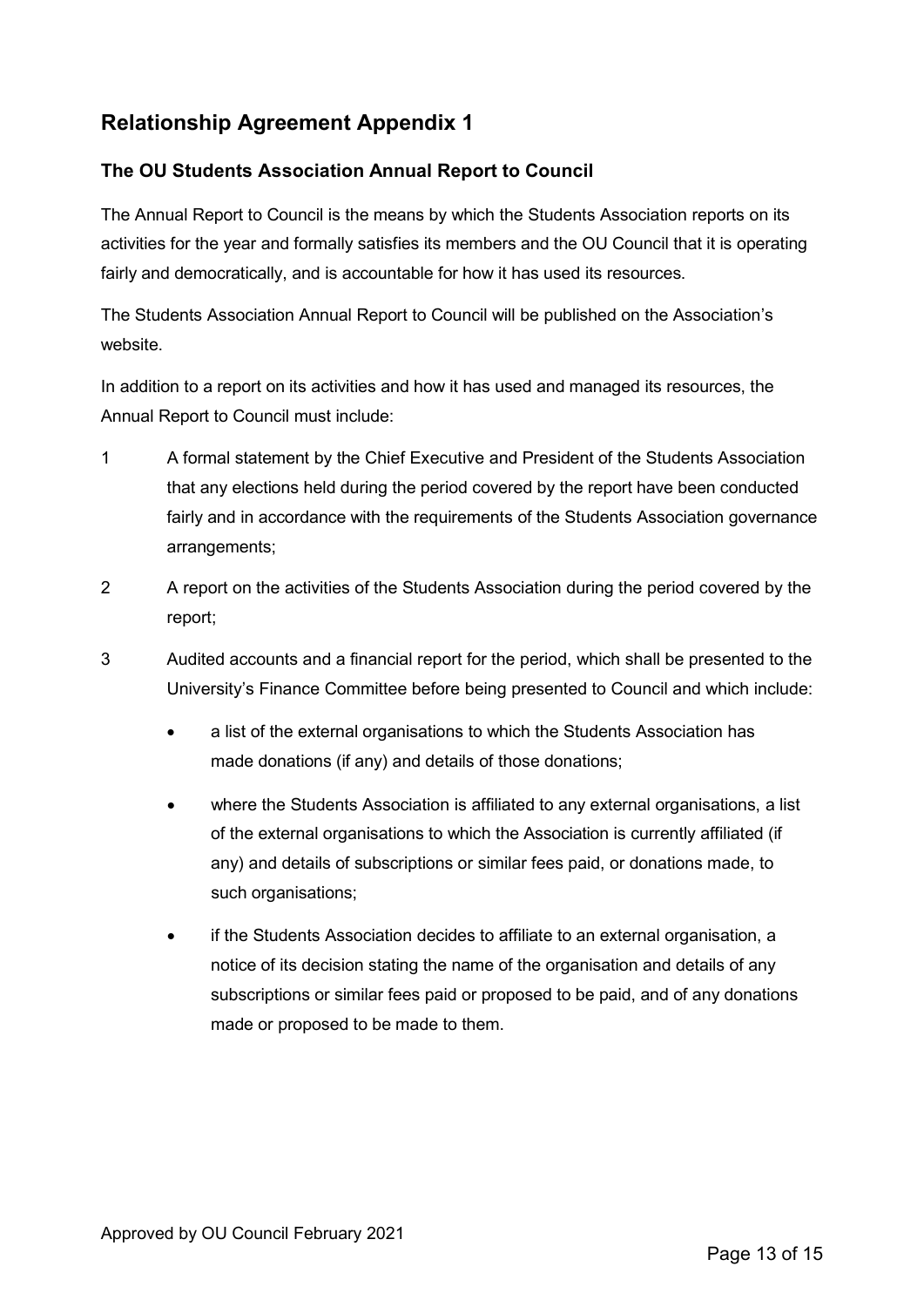# **Relationship Agreement Appendix 2**

### **Our partnership commitments**

#### **Response to COVID-19**

The impact of the COVID-19 pandemic has meant a challenging year for both the Association and the University. We have made every effort to work in partnership to address these challenges – ensuring the Association has been involved in the University's response and valuing the contributions, and recognising the resultant workload, of all involved in ensuring students have been able to continue to meet their study goals wherever possible. For 2021/22 the OU and the Students Association will continue to work together in this crucial area to understand and learn from the ongoing experiences of our students; and will also prioritise the following areas of partnership working to enhance the student experience:

#### **Strategy development and implementation**

The University and the Students Association will work closely together to ensure that students have a voice in the development of the new OU strategy; while in the meantime there will be close collaboration in the priority areas of student success and student satisfaction. Both parties will also work together on the implementation of the Association's strategy, where appropriate including developing a potential model of individual student representation.

#### **Student Voice**

The University will work in partnership with the OU Students Association to ensure that support for the Student Voice continues to gain momentum and that the Student Voice Action Plan is implemented. This includes:

- embedding partnership working across student-facing areas of the University and at all levels, including raising awareness and developing understanding of what genuine partnership looks like.
- building on the review of academic representation at the OU with the long-term aim of developing a new code of practice for academic representation.
- developing an institutional framework for Student Voice that enables the sharing of guidance and best practice for OU staff, including resolving ongoing issues with the administration of travel and subsistence expenses incurred by student representatives on University business.